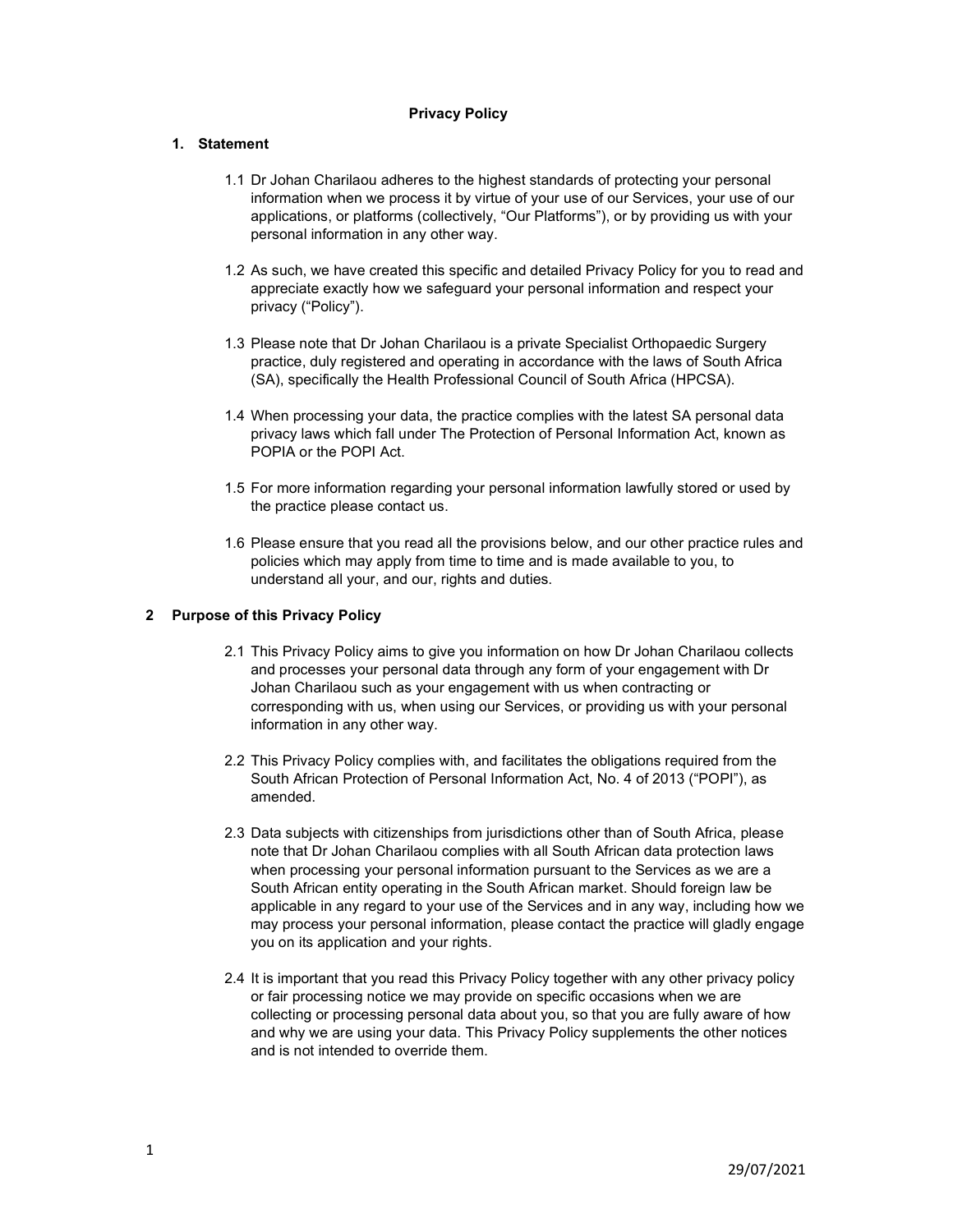#### 3 The data we collect about you as a patient:

- 3.1 Personal data, or personal identifiable information, means any information about an individual, both natural and juristic entities, from which that entity can be identified. It does not include data where the identity has been removed (anonymous data).
- 3.2 We may collect, use, store, and transfer ("process") different kinds of personal data about you which we have grouped together as follows:
- 3.3 Identity Data including first name, maiden name, last name, country of residence, username or similar identifier, title, date of birth and gender, and/or for companies, the company's registration number, registered address and/or directors' information.
- 3.4 Contact Data including email address, physical/registered addresses, social media contact details and telephone numbers.
- 3.5 Financial Data including bank account details, third-party payment provider information and payment card details (which we do not store but only provide to our authorised third-party payment service provider under contract with us).
- 3.6 Health Data including health status, medical information, including medical history and Covid-19 screening information. Procedures performed / treatment provided and reports (radiology reports and images and pathology). Information required for practice operations (indemnity and consent forms).
- 3.7 Transaction Data including details about billing and payment details and payments to and from you, contracts, contractual terms, contract fees, signups, subscriptions, invoices and other details of products and Services you have obtained from us or provide to us. Medical scheme information on information about other relevant funders.
- 3.8 Marketing and Communications Data including your preferences in receiving notices and marketing from us and our third parties and your communication preferences.
- 3.9 Where we need to collect personal data by law, or under the terms of a contract we have with you and you fail to provide that data when requested, we may not be able to perform the contract we have or are trying to enter with you (for example, to provide you with services or allow you to provide us with your services). In this case, we may have to cancel Website-access or Services you have with us.

## 4 How your personal data is collected:

- 4.1 We use different methods to collect data from and about you, including through:
	- 4.1.1 Direct interactions: You may give us your Identity, Contact, Profile, Transaction and Financial Data by filling in various practice forms, or by corresponding with us by phone, email or otherwise. This includes personal data you provide when you:
		- 4.1.1.1 use our Services.
		- 4.1.1.2 contract with us.
		- 4.1.1.3 consult with us.
		- 4.1.1.4 complete forms.
		- 4.1.1.5 sign-up for newsletters.
		- 4.1.1.6 interact with us via social platform groups.
		- 4.1.1.7 subscribe to any of our publications.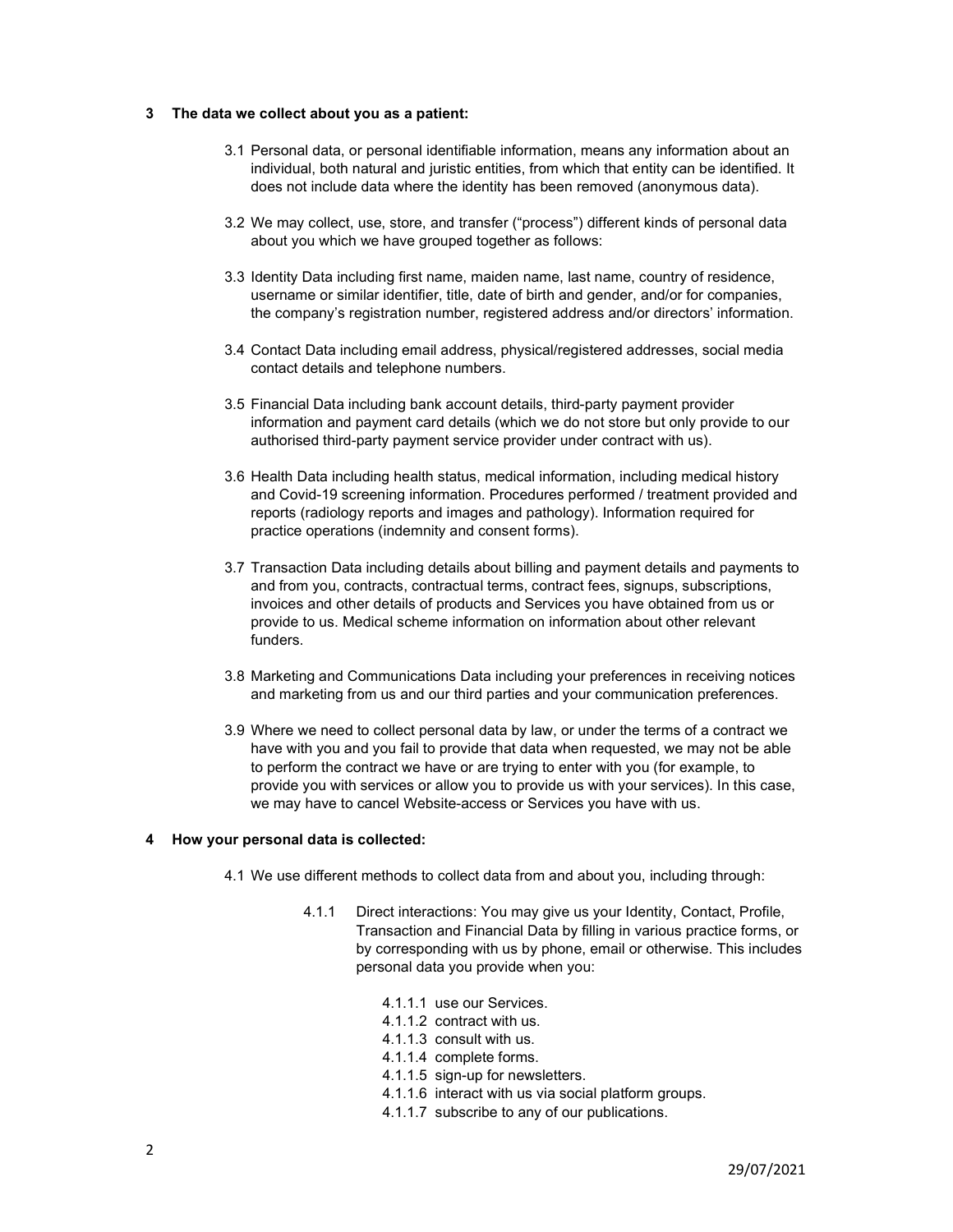- 4.1.1.8 provide any services to us as a service provider or independent contractor on contract with us.
- 4.1.1.9 request information to be sent to you.
- 4.1.1.10 attend any practice event whether online or in person; or
- 4.1.1.11 give us some feedback.
- 4.1.2 Third parties or publicly available sources: We may receive personal data about you from various third parties and public sources as set out below (where data subjects can request the exact source from us by contacting us and requesting such information):
	- 4.1.2.1 Technical Data and Social Data from the following parties:
		- 4.1.2.1.1 analytics providers.
		- 4.1.2.1.2 social networks.
		- 4.1.2.1.3 survey data providers.
		- 4.1.2.1.4 marketing platforms; and
		- 4.1.2.1.5 Search information providers.
		- 4.1.2.1.6 Contact, Financial and Transaction Data from providers of technical and/or payment services; and
		- 4.1.2.1.7 Identity and Contact Data from publicly available sources.

#### 5 How we use your personal data

- 5.1 We will only use your personal data when the law allows us to and for legitimate reasons, which you hereby expressly understand and consent to. Most commonly, we will use your personal data in the following circumstances.
	- 5.1.1 where we have your express consent to do so.
	- 5.1.2 where we need to consult with you or perform on the Services contract we are about to enter or have entered into with you.
	- 5.1.3 where it is necessary for our legitimate interests (or those of a third party) and your interests and fundamental rights do not override those interests; and/or
	- 5.1.4 where we need to comply with a legal or regulatory obligation.

#### 6 Purposes for which we will use your personal data:

- 6.1 We have set out in a table format, (see separate table) a description of all the ways we plan to use your personal data, and which of the legal bases we rely on to do so. We have also identified what our legitimate interests are, where appropriate. Should you wish to discover to whom exactly we provide it to, please contact us and we shall provide you with same information.
- 6.2 Note that we may process your personal data for more than one lawful ground depending on the specific purpose for which we are using your data. Please contact us if you need details about the specific legal ground, we are relying on to process your personal data, if not covered in the Policy document where more than one ground has been set out in the table.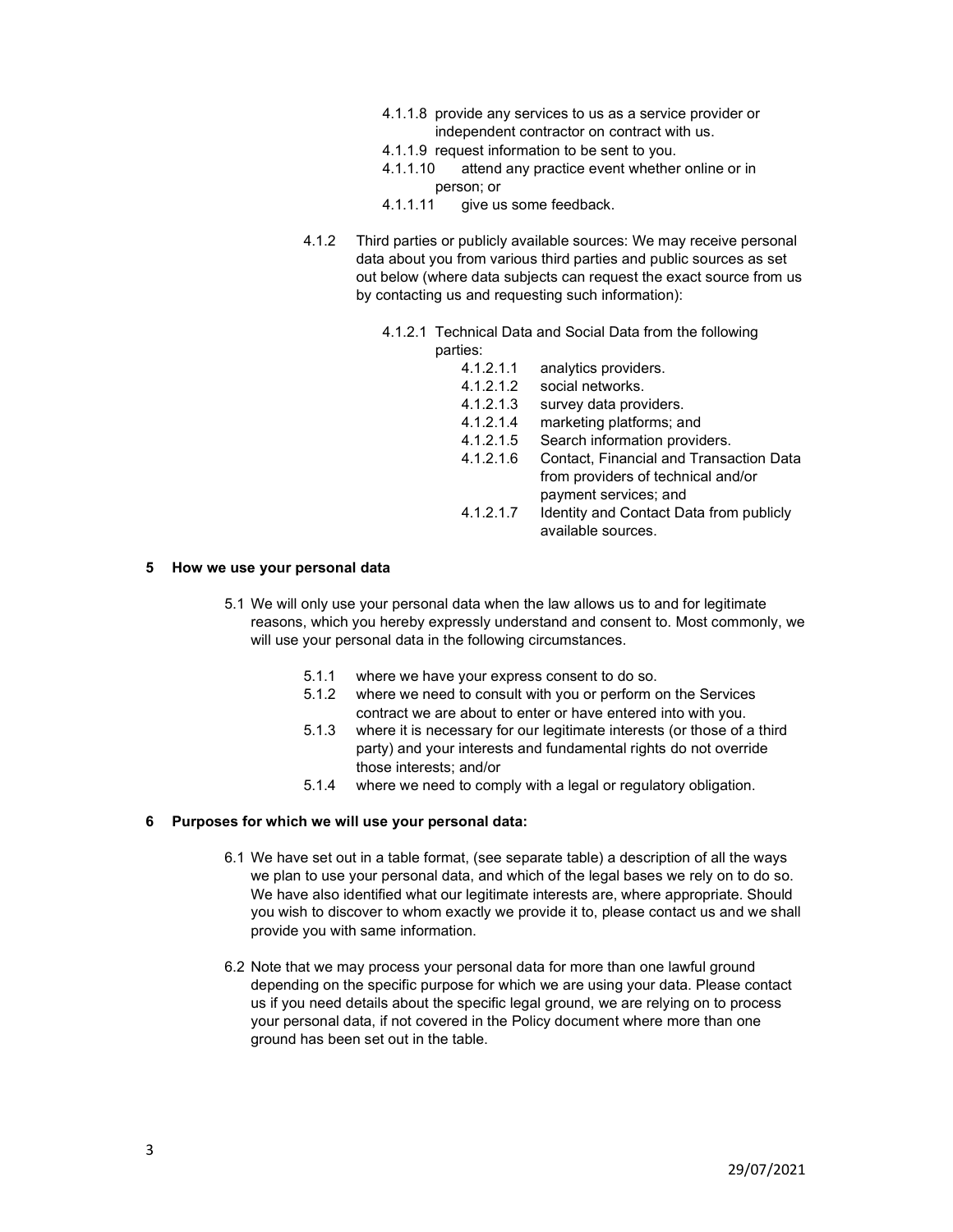#### 6.3 Marketing

- 6.3.1 We strive to provide you with choices regarding certain personal data uses, particularly around marketing and advertising. To manifest your rights attached to any marketing sent to you as an existing customer, please use the in-built prompts provided on those communications, or contact us.
- 6.3.2 You will receive marketing communications from us if you have requested information from us, have participated in any practice service or event, or if you provided us with your details when registering for a promotion or event and, in each case, you have not opted-out of receiving that marketing.
- 6.3.3 Third-Party Marketing
	- 6.3.3.1 Whilst we may use your personal data within our organisation group, we will get your express opt-in consent before we share your personal data publicly with any entity outside the practice group of organisations for public purposes.
- 6.3.4 Opting Out
	- 6.3.4.1 You can ask us or authorised third parties to stop sending you marketing messages at any time by contacting us or the relevant third party at any time and requesting us to cease or change your marketing preferences.
	- 6.3.4.2 Where you opt-out of receiving these marketing messages, this opt-out will not apply to other personal data of yours which we process for another lawful basis.

#### 7 Change of Purpose

- 7.1 We will only use your personal data for the purposes for which we collected it, unless we reasonably consider that we need to use it for another reason and that reason is compatible with the original purpose. If you wish to get an explanation as to how the processing for the new purpose is compatible with the original purpose, please contact us.
- 7.2 If we need to use your personal data for an unrelated purpose, we will notify you and we will explain the legal basis which allows us to do so.
- 7.3 Please note that we may process your personal data without your knowledge or consent, in compliance with the above rules, where this is required or permitted by law.

## 8 Disclosures of your personal data

- 8.1 We may have to share your personal data with the parties set out below for the purposes set out in the table above.
	- 8.1.1 Internal Third Parties as set out in the Glossary.
	- 8.1.2 External Third Parties as set out in the Glossary.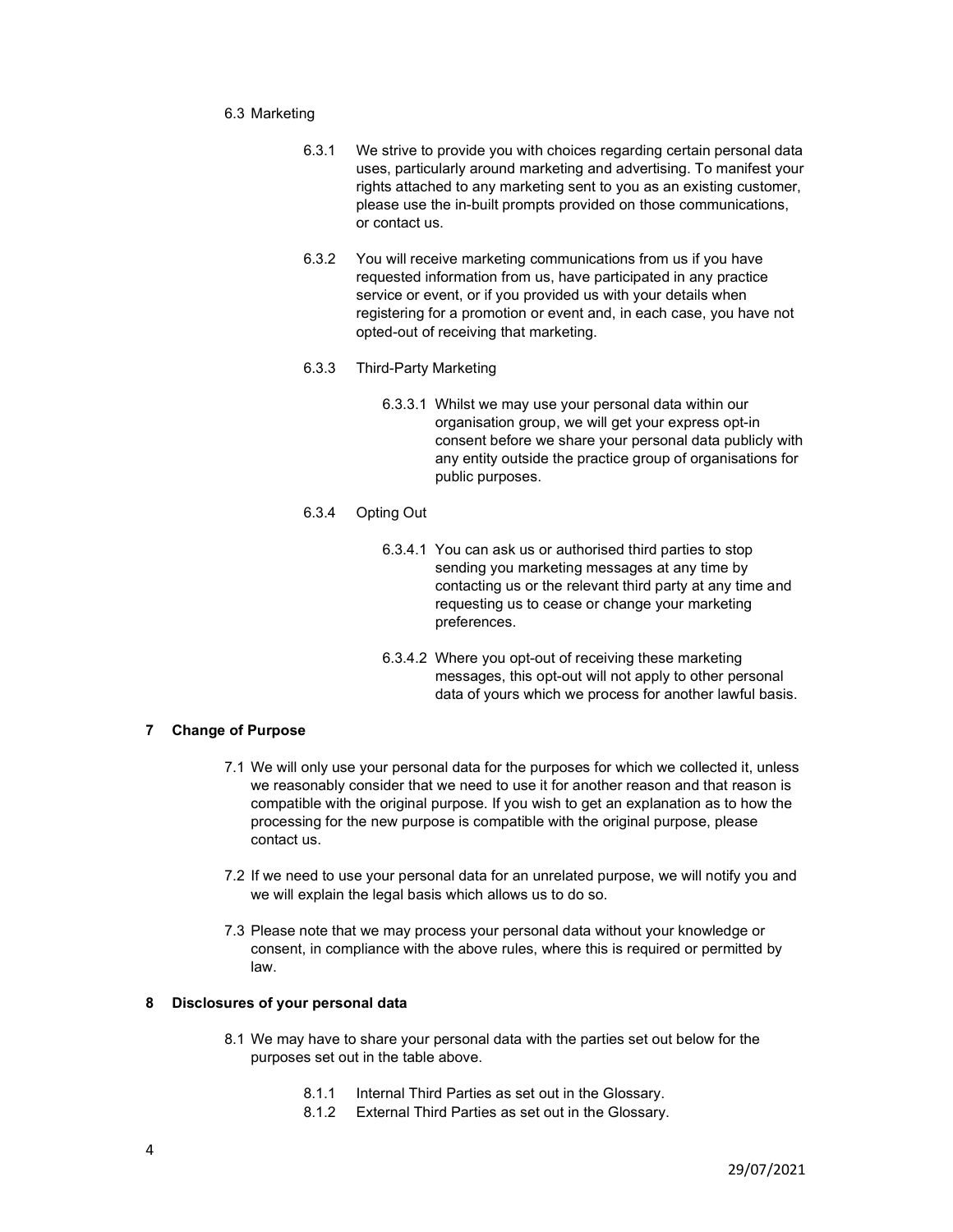- 8.1.3 Specific third parties listed in the table above; and/or
- 8.1.4 Third parties to whom we may choose to sell, transfer, or merge parts of our organisation or our assets. Alternatively, we may seek to acquire other organisations or merge with them. If a change happens to our organisation, then the new owners may use your personal data in the same way as set out in this Privacy Policy.
- 8.1.5 We require all third parties to respect the security of your personal data and to treat it in accordance with the law. We do not allow our third-party service providers to use your personal data for their own purposes and only permit them to process your personal data for specified purposes and in accordance with our instructions and standards.
- 8.2 International transfers
	- 8.2.1 We share your personal data within the practice group of organisations and affiliates, and this may involve transferring and processing your data outside of South Africa.
	- 8.2.2 Whenever we transfer your personal data out of either territory, we ensure a similar degree of protection is afforded to it by ensuring at least one of the following safeguards is implemented:
		- 8.2.2.1 We will always have a contract in place covering the processing of data and service-provision between the parties; and
		- 8.2.2.2 We will only provide your personal data to an entity that processes personal information at standards equal to or better than ours; or
		- 8.2.2.3 We will only transfer your personal data to countries that have been deemed to provide an adequate level of protection for personal data by the South African Information Regulator's office; or
		- 8.2.2.4 Where we use certain service providers, we may use specific contracts/clauses approved by the South African Information Regulator's office which give personal data the same protection it has in South Africa.
	- 8.2.3 Please contact us if you want further information on the specific mechanism used by us when transferring your personal data out of South Africa.

#### 9 Data security

- 9.1 We have put in place appropriate security measures to prevent your personal data from being accidentally lost, used, or accessed in an unauthorised way. In addition, we limit access to your personal data to those employees, agents, contractors and other third parties who have a legitimate need to know. They will only process your personal data on our instructions, and they are subject to a duty of confidentiality.
- 9.2 We have put in place procedures to deal with any suspected personal data breach and will notify you and any applicable regulator of a breach where we are legally required to do so.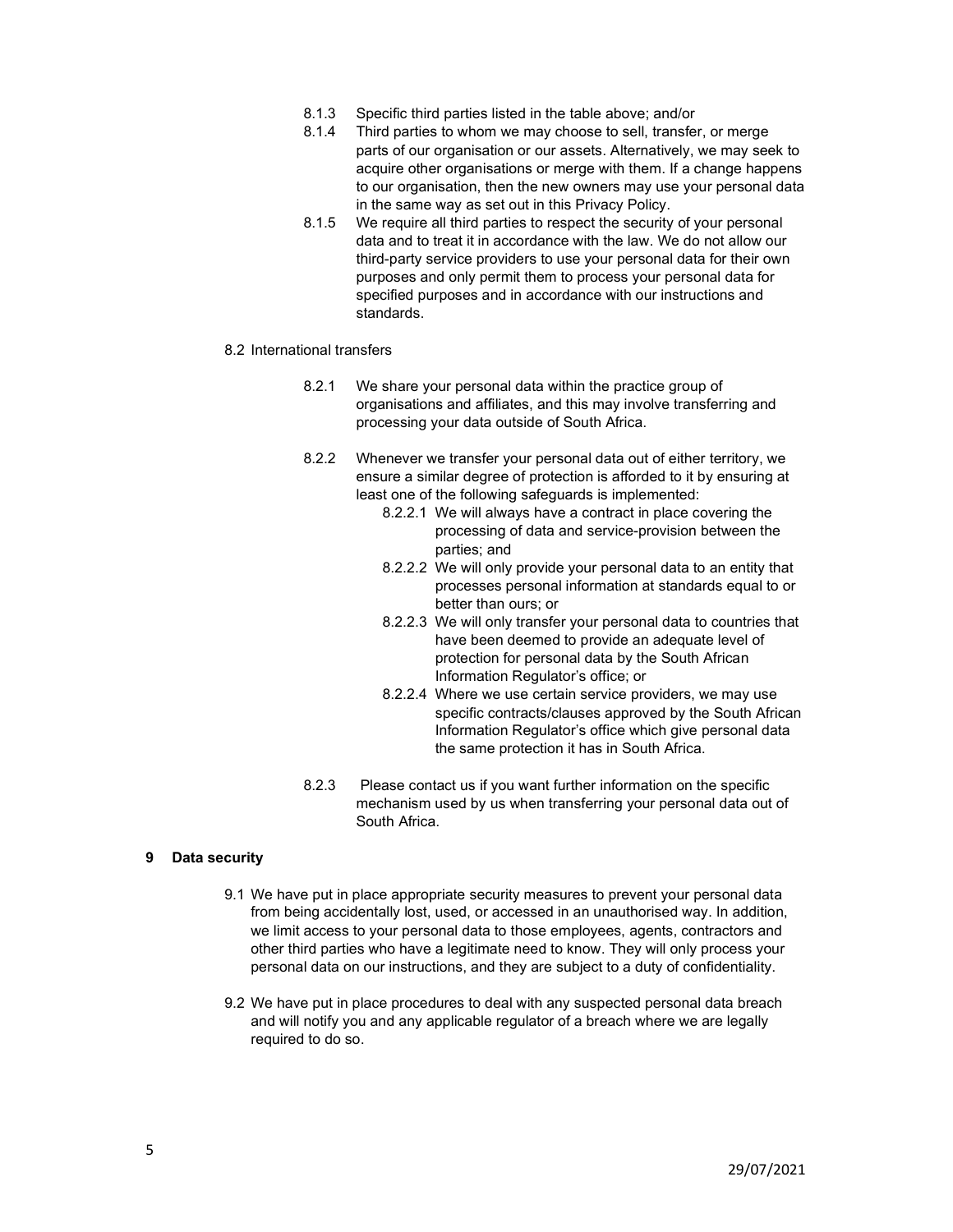#### 10 Data retention

- 10.1 We will only retain your personal data for as long as necessary to fulfil the purposes we collected it for, including for the purposes of satisfying any legal, accounting, or reporting requirements.
- 10.2 To determine the appropriate retention period for personal data, we consider the amount, nature, and sensitivity of the personal data, the potential risk of harm from unauthorised use or disclosure of your personal data, the purposes for which we process your personal data, any other South African applicable law requiring us to retain the data and whether we can achieve those purposes through other means, and the applicable legal requirements.
- 10.3 Details of retention periods for different aspects of your personal data are available from us by contacting us.
- 10.4 In some circumstances you can ask us to delete your data; see below for further information.
- 10.5 In some circumstances we may anonymise your personal data (so that it can no longer be associated with you) for research or statistical purposes in which case we may use this information indefinitely without further notice to you.

## 11 Your legal rights

- 11.1 Under certain circumstances, you have rights under data protection laws in relation to your personal data where we are the relevant "Responsible Party" over such personal data. Please contact us to find out more about, or manifest, these rights:
	- 11.1.1 request access to your personal data.
	- 11.1.2 request correction of your personal data.
	- 11.1.3 request erasure of your personal data.
	- 11.1.4 object to the processing of your personal data.
	- 11.1.5 request a restriction of processing your personal data.
	- 11.1.6 request transfer of your personal data; and/or
	- 11.1.7 right to withdraw consent.
- 11.2 You will not have to pay a fee to access your personal data (or to exercise any of the other rights). However, we may charge a reasonable fee if your request is clearly unfounded, repetitive, or excessive. Alternatively, we may refuse to comply with your request in these circumstances.
- 11.3 We may need to request specific information from you to help us confirm your identity and ensure your right to access your personal data (or to exercise any of your other rights). This is a security measure to ensure that personal data is not disclosed to any person who has no right to receive it. We may also contact you to ask you for further information in relation to your request to speed up our response.
- 11.4 We try to respond to all legitimate requests within one month. Occasionally it may take us longer than a month if your request is particularly complex or you have made several requests. In this case, we will notify you and keep you updated.

## 12 Glossary

12.1 Lawful Basis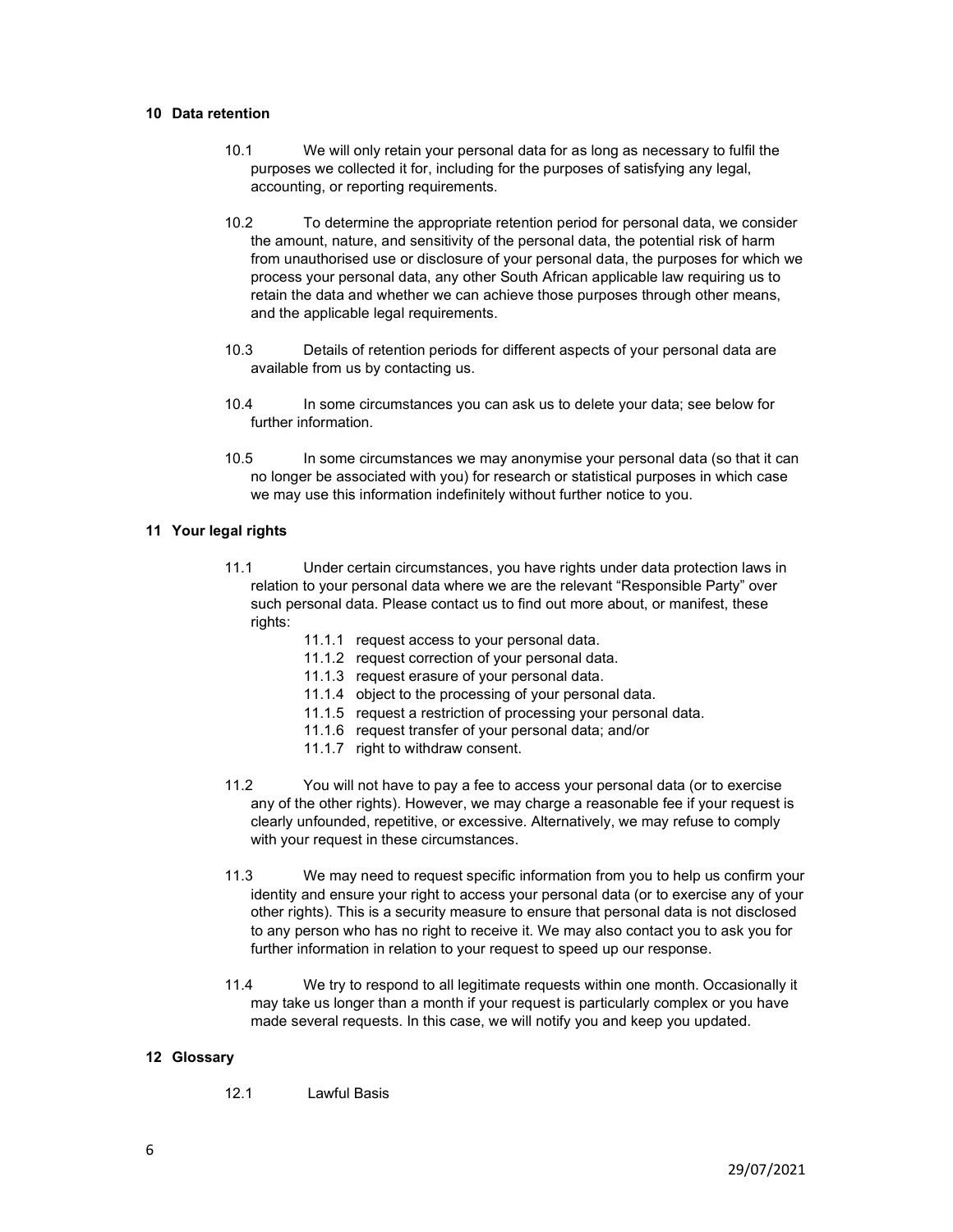- 12.1.1 Legitimate Interest means the interest of our organisation in conducting and managing our organisation to enable us to give you the best service and the most secure experience. We make sure we consider and balance any potential impact on you (both positive and negative) and your rights before we process your personal data for our legitimate interests. We do not use your personal data for activities where our interests are overridden by the impact on you (unless we have your consent or are otherwise required or permitted to by law). You can obtain further information about how we assess our legitimate interests against any potential impact on you in respect of specific activities by contacting us.
- 12.1.2 Performance of Contract means processing your data where it is necessary for the performance of a contract to which you are a party or to take steps at your request before entering such a contract.
- 12.1.3 Comply with a legal or regulatory obligation means processing your personal data where it is necessary for compliance with a legal or regulatory obligation that we are subject to.
- 12.1.4 Express consent means the confirmed express consent you have provided to our processing of your personal data by actively accepting this Privacy Policy.

# 12.2 Third Parties

12.2.1 Internal Third Parties means other entities or parties in the practice group acting as joint controllers or processors and who are based in South Africa and provide IT and system administration services and undertake reporting.

## 12.2.2 External Third Parties means:

- 12.2.2.1 Authorised third-party service providers under contract with the practice who need your personal information in order to contact and transact with you pursuant to your use of the Services.
- 12.2.2.2 specific third parties who the practice makes use of.
	- 12.2.2.2.1 service providers acting as processors based in South Africa and other various jurisdictions who provide IT and system administration services.
		- 12.2.2.2.2 South African or other national governments and/or their respective authorities pursuant to our adherence with anti-corruption and crime-fighting legislation; and/or
		- 12.2.2.2.3 professional advisers acting as processors or joint controllers including lawyers, bankers, auditors, and insurers who provide consultancy, banking, legal, insurance and accounting services as required.